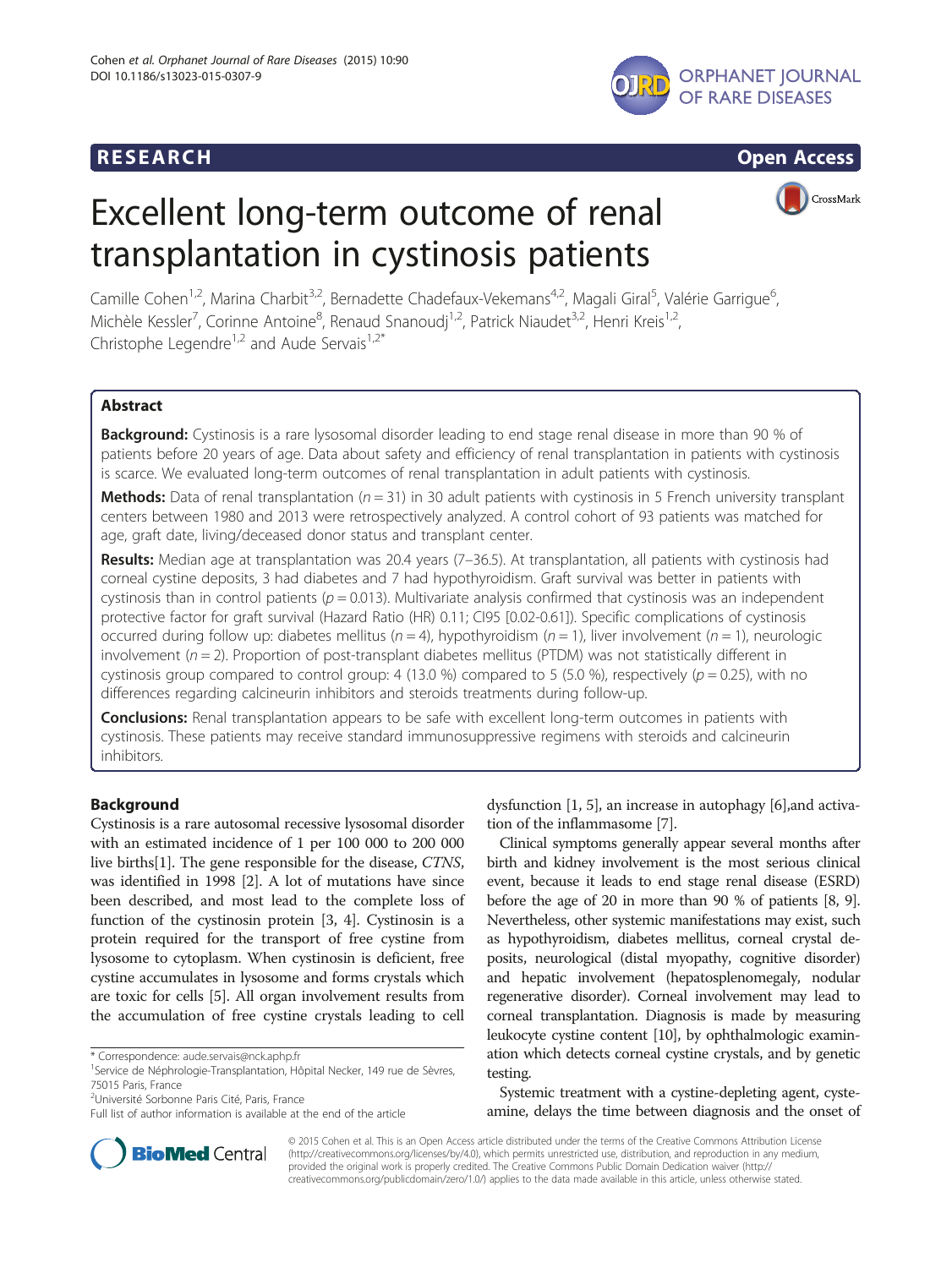ESRD, but is not sufficient to prevent ESRD [[8](#page-7-0)]. Renal transplantation is the best therapeutic option for ESRD in young patients [[11](#page-7-0), [12\]](#page-7-0), but few studies have investigated the safety and efficacy of kidney transplantation in cystinosis patients [\[13](#page-7-0)–[15\]](#page-7-0). Furthermore, the long-term complications after kidney transplantation in adult cystinosis patients are unknown.

Here, we report the long-term outcome of kidney transplantation in adult cystinosis patients in a multicenter French cohort.

#### Material and methods

Thirty adult cystinosis patients who received a kidney transplant at one of five French university centers were included in this retrospective study. A control cohort of 93 patients was established from the French database DIVAT (Données Informatisées et VAlidées en Transplantation) [\[16](#page-7-0)], with cystinosis as sole exclusion criteria. Each patient was matched with three controls for age, graft date, living/deceased donor status and center. After matching, each control was randomly selected in the list. Informed consent was obtained for all patients. The DIVAT database is approved by the French board Commission Nationale Informatique et Liberté (CNIL).

For deceased donor, extended criteria donor (ECD) was defined as: donor > 60 years old, or donor between 50 and 60 years old with at least hypertension, serum creatinine > 1.5 mg/dL or death of cerebrovascular cause [[17\]](#page-7-0). Standard criteria donors were defined as donors without these ECD characteristics. Cellular- and antibody-mediated rejections (ABMR) were defined according to 2009 Banff criteria [[18\]](#page-7-0). Antibody-mediated rejection was only assessed in biopsies performed after 2005. Delayed graft function was defined as a requirement for dialysis during the first week after transplantation. Estimated glomerular filtration rate (eGFR) was assessed by the MDRD formula [\[19\]](#page-7-0).

Leukocyte cystine levels, reported as nmol hemi-cystine/ mg protein were centrally measured (Dr Chadefaux-Vekemans) using liquid chromatography-tandem mass spectroscopy (API 3000LC/MS/MS; Applied Biosystems/ MDS Sciex) with previously described methods [\[10\]](#page-7-0). Normal expected value is below 0.2 nmol hemi cystine/mg proteins.

Quantitative data are expressed as median (range). Statistical analysis was performed with GraphPad Prism 5 software (San Diego, CA, USA). The Student  $t$ -test was used to compare quantitative data, and the Fischer exact test was used to compare qualitative data. Kaplan-Meier curves with a log-rank test were performed for the survival analysis. A multivariate Cox model was secondarily used to identify factors associated with graft survival. A  $p$ -value < 0.05 was considered significant.

#### Results

#### Clinical and demographic data (Table [1](#page-2-0))

We collected data from 31 renal transplantations performed in 30 patients with cystinosis between 1980 and 2013 and established a control cohort of 93 patients who underwent renal transplantation during the same period.

Median age at transplantation was respectively 20.4 (7.1–36.5) and 21.8 (13.6–32.0) years for patients with cystinosis and controls. Rate of adolescent patients younger than 19 at transplantation was significantly higher in cystinosis than in control group (48.4 % and 12.9 % respectively,  $p < 0.001$ ).

Causes of ESRD in the control group were glomerular disease ( $n = 31$ , 33.3 %, including  $n = 7, 7.5$  % of patients with focal segmental glomerulosclerosis), urinary tract malformations or vesico-ureteral reflux ( $n = 23, 24.7$  %), renal genetic disease excluding cystinosis  $(n = 21, 22.6 \%)$ , hemolytic and uremic syndrome ( $n = 2, 2.2$  %) or unknown cause ( $n = 16, 17.2 %$ ).

Prior to transplantation, all patients with cystinosis had corneal cystine deposits, 3 of them (9.7 %) had diabetes mellitus, and 7 (22.6 %) had hypothyroidism.

All but one patient with available genetic data (20/30 patients) had loss of function mutations in the CTNS gene. The remaining patient had a mutation that partially impaired protein function (late-onset cystinosis).

#### Kidney transplant characteristics (Table [1\)](#page-2-0)

Nine (29.0 %) cystinosis patients and 26 (28.6 %) control patients received a kidney from a living donor. Median deceased donor age was respectively 30.0 (0.6–64) and 37.0 (10–62) years for patients with cystinosis and control patients ( $p < 0.05$ ), respectively. Proportion of extended criteria donor was similar in both groups (3.2 % in both groups). Proportion of patients with donor specific anti-HLA antibody was similar in both groups.

Induction treatment was similar in both groups excepted for azathioprine (42.0 % and 16.0 % in cystinosis and control patients, respectively,  $p = 0.006$ )

The proportion of patients who underwent a preemptive transplantation tended to be higher in the cystinosis than in the control group: nine  $(29.0 %)$  vs12  $(13.0 %)$ patients, respectively,  $p = 0.054$ ).

#### Long term outcomes and follow-up

During a median follow-up of 144.1 months (5.9–340.6) in the cystinosis group and 72.0 months (0.1–240.0) in the control group, 6 (19.4 %) and 29 (31.0 %) patients respectively developed ESRD. Median eGFR (MDRD) at 180 months tended to be higher in cystinosis group compared to control group: 53.7 (19.0–103.0) and 47.4  $(7.7–111.4)$  ml/min/1.73 m<sup>2</sup>, respectively ( $p = 0.18$ ).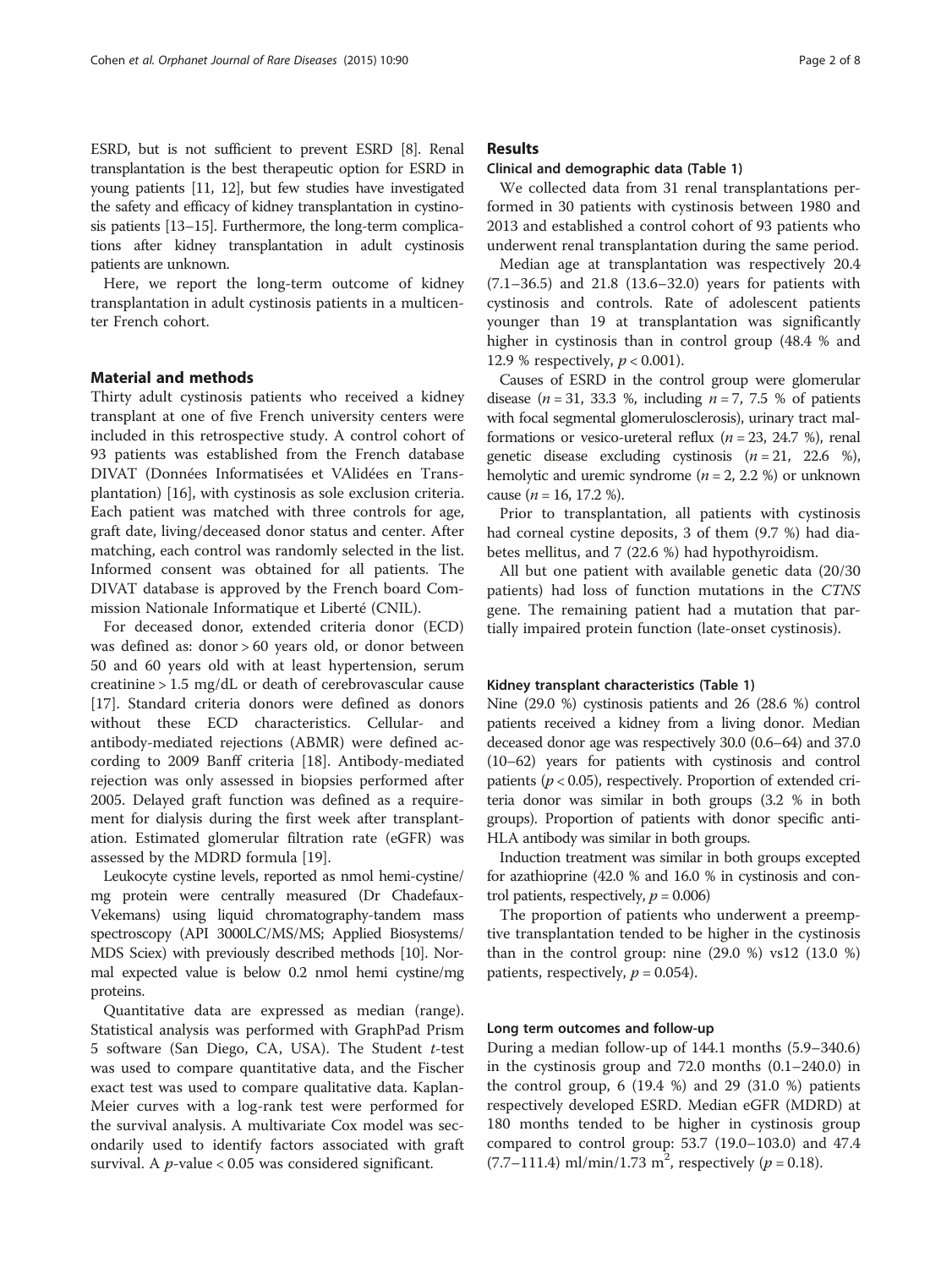#### <span id="page-2-0"></span>Table 1 Clinical and demographic data of patients

|                                               | cystinosis ( $n = 31$ )       | control ( $n = 93$ )           |            |  |
|-----------------------------------------------|-------------------------------|--------------------------------|------------|--|
| Male / Female                                 | 16/15                         | 59 / 34                        |            |  |
| Age at ESRD (years)                           | 18.8 (7.7-35.0)               | 19.8 (4.0-32.0)                | $p = 0.07$ |  |
| Age at transplantation (years)                | 20.4 (7.1-36.5)               | 21.8 (13.6-32.0) *             | $p = 0.03$ |  |
| Patient <19 yearsold $(n=)$                   | 15 (48.4 %)                   | 12 (12.9 %) *                  | P < 0.001  |  |
| Time from dialysis to transplantation (years) | $1.3(0.12-8.0)$               | $1.6(0.1-19.0)$                | $p = 0.1$  |  |
| Preemptive transplantation $(n=)$             | $9(29.0\%)$                   | 12 (13.0 %)                    | $p = 0.06$ |  |
| Transplantation rank                          | 1 ( $n = 25$ ); 2 ( $n = 6$ ) | 1 ( $n = 75$ ); 2 ( $n = 17$ ) |            |  |
| BMI ( $kg/m2$ )                               | 19.0 (14.3-28.7)              | 19.9 (14.0-25.0)               | $p = 0.4$  |  |
| Diabetesmellitus $(n=)$                       | 3(9.7%)                       | 2(2%)                          | $p = 0.1$  |  |
| Initial graft data                            |                               |                                |            |  |
| Living kidney donation $(n=)$                 | $9(29.0\%)$                   | 26 (28.6 %)                    | $p=1$      |  |
| Deceased donor age (years)                    | 30.0 (0.6-64.0)               | 37.0 (10.0-62.0) *             | p < 0.05   |  |
| Extended criteria donor $(n=)$                | $1(3.2\%)$                    | 3(3.2%)                        | $p=1$      |  |
| Delayed graft function $(n=)$                 | 4 (13.0 %)                    | 18 (19.0 %)                    | $p = 0.6$  |  |
| Cold ischemia (hours)                         | 17.5 (0.6-43.0)               | 17.5 (0.5-47.0)                | $p = 0.4$  |  |
| Donor specific antibody presence $(n=)$       | 4 (13.0 %)                    | 13 (14.0 %)                    | $p=1$      |  |
| Induction treatment                           |                               |                                |            |  |
| Steroids $(n=)$                               | 30 (97.0 %)                   | 93 (100 %)                     | $p = 0.3$  |  |
| Mycophenolate mofetil $(n=)$                  | 18 (58.0 %)                   | 53 (57.0 %)                    | $p=1$      |  |
| Azathrioprine $(n=)$                          | 13 (42.0 %)                   | 15 (16.0 %)*                   | p 0.006    |  |
| Ciclosporine A $(n=)$                         | 14 (45.0 %)                   | 53 (57.0 %)                    | $p = 0.3$  |  |
| Tacrolimus $(n=)$                             | 17 (55.0 %)                   | 35 (37.6 %)                    | $p = 0.1$  |  |
| OKT3 $(n=)$                                   | 0                             | 5(5.4%                         | $p = 0.30$ |  |
| Thymoglobulin $(n=)$                          | 18 (58.0 %)                   | 53 (57.0 %)                    | $p=1$      |  |
| Basiliximab $(n=)$                            | 13 (42.0 %)                   | 35 (37.6 %)                    | $p = 0.7$  |  |
| Follow up                                     |                               |                                |            |  |
| Duration of follow up (months)                | 144.1 (5.9-340.6)             | 72.0 (0.1-240.0) *             | p < 0.0001 |  |
| Age at last follow up (months)                | 32.7 (18.7-54.5)              | 29.7 (18.7-43.3) *             | $p = 0.01$ |  |
| ESRD at last follow up $(n=)$                 | $6(19.4\%)$                   | 29 (31.0 %)                    | $p = 0.3$  |  |
| eGFR (MDRD) at 180 months (mL/min/1.73 m2)    | 53.7 (19.0-103.0)             | 47.4 (7.7-111.4)               | $p = 0.18$ |  |
| Maintenance treatment                         |                               |                                |            |  |
| Stop of steroid during first year $(n=)$      | 3(9.7%)                       | 15 (16.0 %)                    | $p = 0.6$  |  |
| Mycophenolate mofetil $(n=)$                  | 15 (48.3 %)                   | 43 (46.2 %)                    | $p = 0.84$ |  |
| Azathrioprine $(n=)$                          | 8 (25.8 %)                    | 25 (26.8 %)                    | $p=1$      |  |
| Ciclosporine A $(n=)$                         | 15 (48.0 %)                   | 41 (44.0 %)                    | $p = 0.7$  |  |
| Tacrolimus $(n=)$                             | 14 (45.0 %)                   | 33 (35.0 %)                    | $p = 0.4$  |  |
| Everolimus $(n=)$                             | 1(3.0%                        | 2(2.0%)                        | $p=1$      |  |
| Graft complication                            |                               |                                |            |  |
| Graft rejection $(n=)$                        | 8 (26.0 %)                    | 30 (32.0 %)                    | $p = 0.7$  |  |
| Infections $(n=)$                             | 14 (45.0 %)                   | 56 (60.0 %)                    | $p = 0.2$  |  |
| $PTDM(n=)$                                    | 4 (13.0 %)                    | 5(5.0%                         | $p = 0.2$  |  |
| Stroke $(n=)$                                 | 1(3.0%                        | 0                              | $p = 0.3$  |  |
| Myocardial infarction $(n=)$                  | 0                             | $1(1.0\%)$                     | $p=1$      |  |
| Death $(n=)$                                  | 1(3.0%                        | 2(2.0%)                        | $p=1$      |  |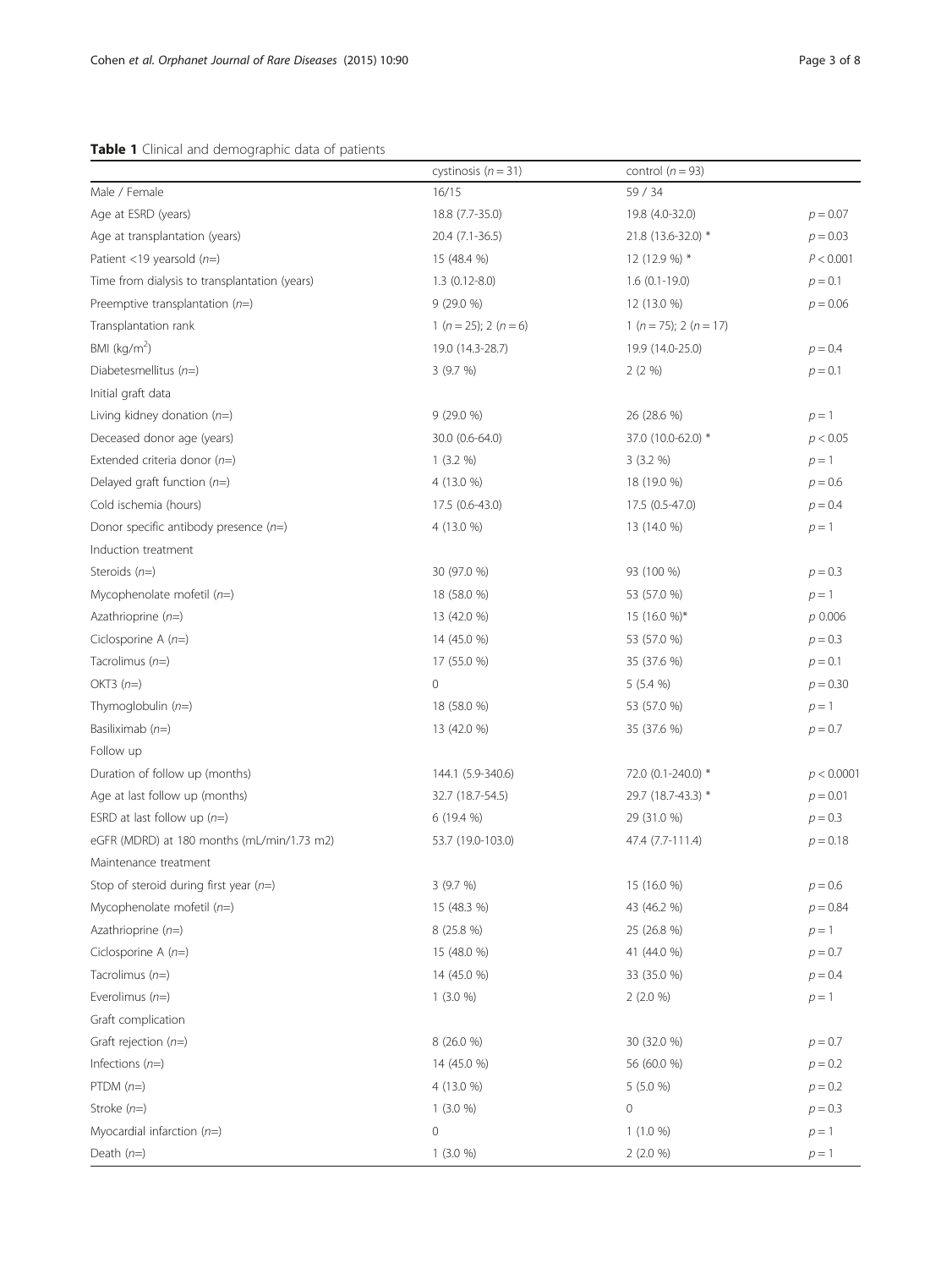Continuous variables are shown as median ± SD.N, number; ESRD, end stage renal disease; BMI, body mass index; eGFR, estimated glomerular filtration rate; PTDM, post transplantation diabetes mellitus

At the end of follow up, patient survival was 97.0 and 98.0 % in the cystinosis and the control group, respectively.

Graft survival at 5 and 10 years was 92.0 and 86.5 % in cystinosis group, respectively, and 86.0 % and 72.0 % in control group. Graft survival was significantly better in cystinosis group than in control group (Figure 1a,  $p = 0.01$ ), even when excluding patients with recurring diseases (Fig. 1b,  $p = 0.01$ ). The proportion of patients experiencing graft rejection or infection was similar in both groups (Table [1\)](#page-2-0). During follow up, biopsy-controlled graft rejection occurred in 8 (26 %) patients with cystinosis and 30 (32 %) patients in the control group ( $p = 0.7$ ). Cellular rejection was involved in 62.5 % of rejections in the cystinosis group and 60 % of rejections in the control group. Antibody mediated rejection occurred in only three patients with cystinosis and six control patients. Resistance to treatment was similar in both groups (0 and 3 % respectively,  $p = 1$ ).

Additionnal analysis performed after exclusion of the late-onset cystinosis patient did not modify significantly our results, especially regarding age at transplantation (19.5 years after exclusion, compared to 20.4) and graft survival.

The following parameters were selected for multivariate analysis of factors influencing graft survival (Table [2](#page-4-0) and Fig. 1c): sex, cystinosis, possibly recurrent disease, age < 19, immunization, antibody mediated rejection, cellular graft rejection, more than one episode of graft rejection, first transplantation, delayed graft function, living kidney

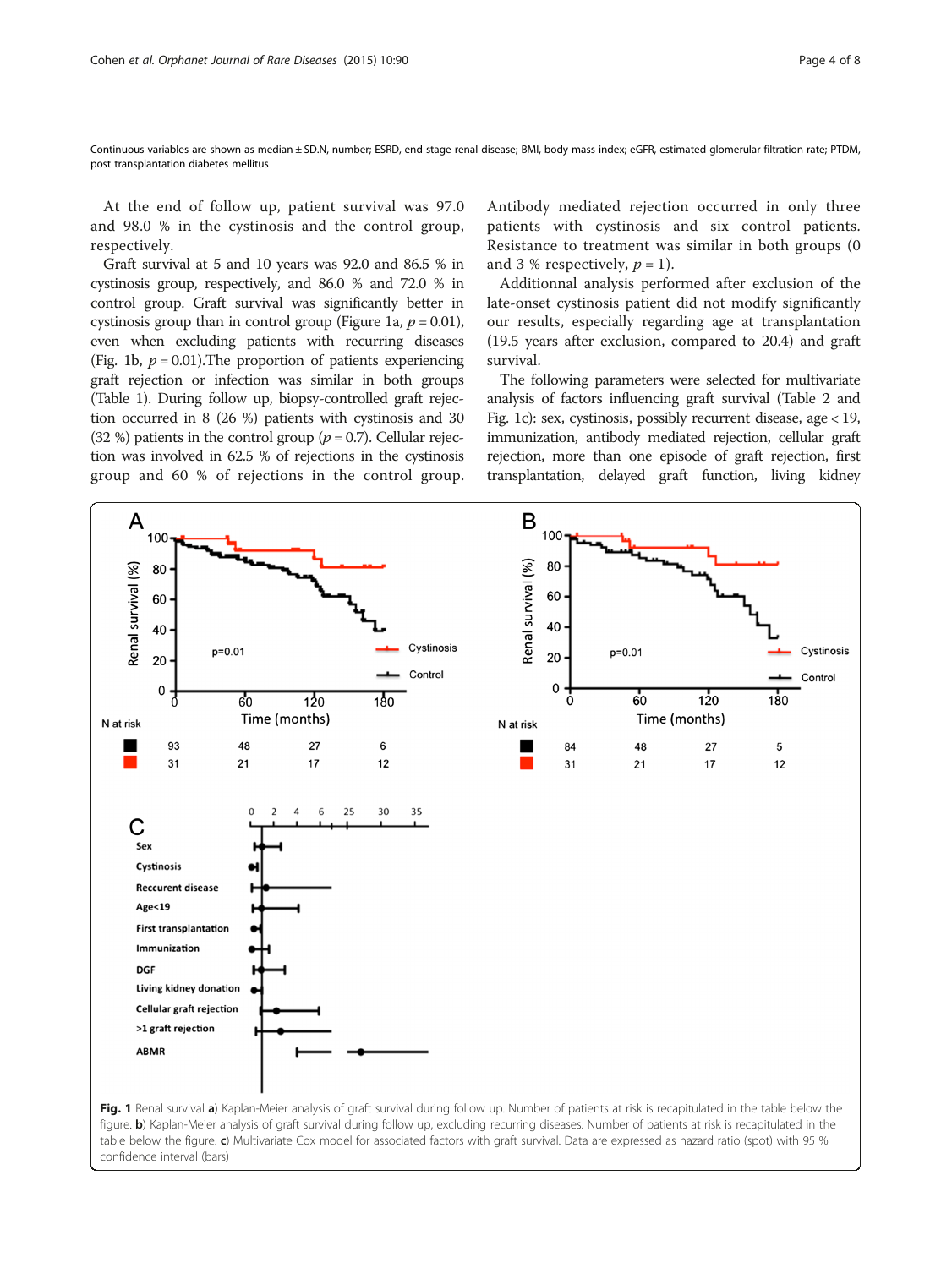<span id="page-4-0"></span>Table 2 Multivariate Cox model for associated factors with graft survival

|                          | <b>HR</b> | Std. Err. | Z       | P >  z | [95 % CI]         |
|--------------------------|-----------|-----------|---------|--------|-------------------|
| Sex                      | 1.01      | 0.49      | 0.01    | 1,00   | $[0.38 - 2.63]$   |
| Cystinosis               | 0.11      | 0.09      | $-2.53$ | 0.01   | $[0.02 - 0.61]$   |
| Reccurent disease        | 1.36      | 1.63      | 0.25    | 0.80   | $[0.13 - 14.27]$  |
| Age $<$ 19               | 0.96      | 0.72      | $-0.05$ | 0.96   | $[0.22 - 4.15]$   |
| First transplantation    | 0.31      | 0.16      | $-2.23$ | 0.03   | $[0.11 - 0.87]$   |
| Immunization             | 0.14      | 0.17      | $-1.58$ | 0.11   | $[0.01 - 1.60]$   |
| DGF                      | 0.94      | 0.55      | $-0.1$  | 0.92   | $[0.30 - 2.97]$   |
| Living kidney donation   | 0.32      | 0.19      | $-1.95$ | 0.05   | $[0.10 - 1.00]$   |
| Cellular graft rejection | 2.26      | 1.11      | 1.67    | 0.09   | $[0.87 - 5.90]$   |
| >1 graft rejection       | 2.61      | 2.21      | 1.13    | 0.26   | $[0.49 - 13.77]$  |
| ABMR                     | 27.03     | 26.30     | 3.39    | 0.001  | $[4.02 - 181.96]$ |

ABMR: antibody-mediated rejection, DGF: delayed graft function, HR: hazard ratio, Std. Err., standard error

donation. Cystinosis was confirmed as a protective factor for graft survival  $(HR = 0.11; CI95 [0.02 - 0.61])$ , as well as first transplantation  $(HR = 0.31; CI95 [0.11-0.87])$  and living kidney donation (HR = 0.32; CI95 [0.10–1.00]). Antibody mediated rejection was the sole pejorative factor associated with graft survival (HR = 27.03; CI95 [4.02–181.96]).

A protocol biopsy was performed one year after transplantation in 13 patients with cystinosis and cystine crystals were observed in the renal biopsy from only one patient (Fig. 2). However, this finding did not negatively influence prognosis because the patient had a functional graft 22 years after transplantation (serum creatinine level 182 μM).

Proportion of post-transplant diabetes mellitus (PTDM) was not statistically different in cystinosis group compared to control group: 4 (13.0 %) compared to 5 (5.0 %), respectively ( $p = 0.25$ ). The median time to diabetes onset was 78 months (3–180) in the cystinosis group, compared to 3 months (0.1–187) in the control group. The prevalence of vascular complications was also similar in the two groups: one patient with cystinosis had a stroke 3 years after transplantation, whereas one control patient had a myocardial infarction 2 years after transplantation.

Maintenance treatment was similar in both groups: in particular, calcineurin inhibitors were given to 29 (93.0 %) cystinosis patients and 74 control patients (79.0 %) ( $p = 0.1$ ), with similar proportion of patients treated by ciclosporine A and tacrolimus (Table [1](#page-2-0)). Steroids were discontinued during the first year in three (9.7 %) cystinosis patients and15 control patients  $(16.0 %)$   $(p = 0.6)$ .

#### Complications of cystinosis after renal transplantation

Complications associated with cystinosis occurred during follow up, including diabetes mellitus  $(n = 4)$ , hypothyroidism  $(n = 1)$ , hepatic complications  $(n = 1)$ and neurological involvement  $(n = 2)$ . Neurological complications consisted in progressive distal myopathy in two patients, leading to interdigital amyotrophy. One of these patients also had restrictive pulmonary disease and swallowing dysfunction. The other patient had pseudo-ischemic stroke lesions on magnetic resonance imaging (MRI). He presented 3 years after transplantation with behavioral disorder without any motor or sensitive deficiency. MRI



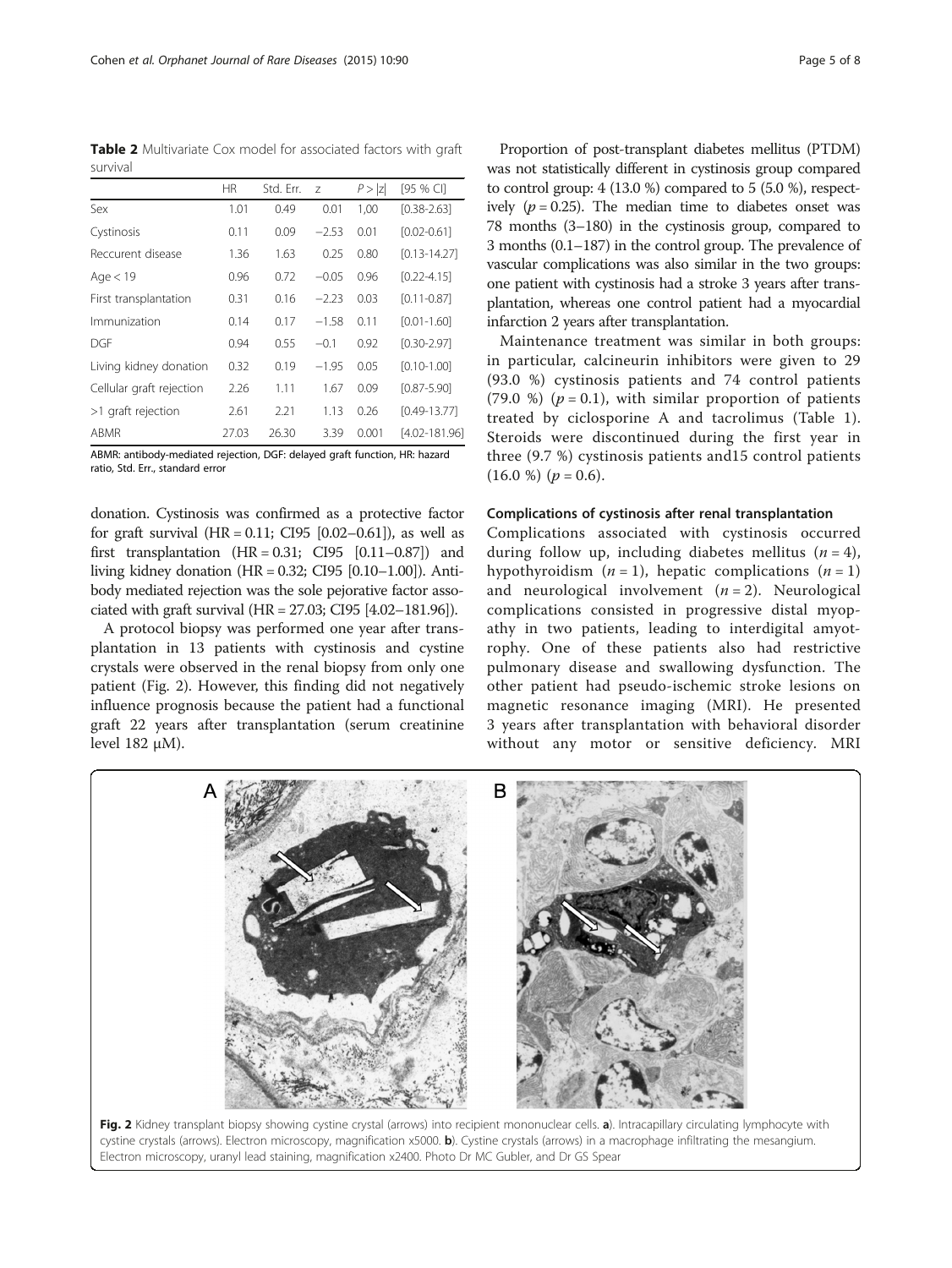revealed T2 hyperintensity in the middle cerebral artery territory, but MR angiography did not showed any evidence of vessels stenosis. Carotide artery doppler was normal. In this context, cystinosis-related encephalopathy was suspected. The patient with hepatic involvement presented with cholestasis.. Ultrasound liver examination found moderate portal hypertension, without bile duct dilation or mass. Antibodies against smooth muscle, actin, mitochondria liver kidney molecule (LKM), and soluble liver antigen were negative. There was no infection for HBV, HCV or HIV. There was no iron overload. No liver biopsy was performed but cholestasis was probably related to cystinosis.

Corneal transplantation was performed in two patients during follow up. One patient died after 51 months of follow-up, because of a car accident.

The median leukocyte cystine content was 1.4 nmol hemicystine/mg protein (0.4–4.7) at day 0, and 1.9 (0.5–10.0) during follow up (objective below 1). All patients who developed cystinosis complications had cystine leukocyte content above 2 at the time of the complication.

One patient developed cavum post transplantation lymphoproliferative disorder, successfully treated with chemotherapy. One patient experienced ankle melanoma successfully treated with surgery.

#### **Discussion**

We report, to our knowledge, one of the largest cohorts of adult patients with cystinosis undergoing renal transplantation with long-term follow up. Cysteamine therapy has greatly improved the prognosis of cystinosis, and delayed the onset of end-stage renal disease, but is not sufficient to avoid dialysis [\[8, 15](#page-7-0), [20\]](#page-7-0). Renal transplantation is the best therapeutic option for ESRD and improves both survival rates and quality of life. However, few studies have examined the outcome of renal transplantation in cystinosis patients, and there is no data about longterm outcomes of renal transplantation at the era of cysteamine therapy. We demonstrate here a better graft survival compared to matched controls and show that cystinosis is an independent protective factor for graft survival. We also describe some late complications of the disease.

In pediatric cohorts, the outcome of kidney transplantation in patients with cystinosisis generally better than that for other patients undergoing transplantation [[15](#page-7-0), [21\]](#page-7-0). Indeed, results from the database of the North American Pediatric Renal Transplant Cooperative Study suggest that the outcome of renal transplantation is favorable in patients with a primary diagnosis of cystinosis, whereas a diagnosis of congenital nephrotic syndrome or focal segmental glomerulosclerosis associated with a high risk of graft failure, as expected

[[21\]](#page-7-0). More recently, data collected between 1979 and 2008 by the European Society for Paediatric Nephrology (ESPN)/European Renal Association and European Dialysis and Transplant Association (ERA/EDTA) registry showed that 5-year graft survival was better in 245 cystinosis patients compared to 490 control children undergoing kidney transplantation for another cause (94.0 % versus 84.0 %, respectively) [\[15](#page-7-0)]. Similarly, the Australian and New Zealand (ANZDATA) registry showed encouraging results: the 10-year deathcensored survival of first transplant recipients with cystinosis  $(n = 44)$  was 86% at the era of cysteamine therapy [\[22](#page-7-0)]. Here, we report similar rate of graft survival at 5 and 10 years among both patients with cystinosis and control patients (92 % and 86 % at 5 years, 86.5 and 72 % at 10 years, respectively). Furthermore, we show that graft survival is better in patients with cystinosis compared to controls with respectively 180 months graft survival of 81 % and 39 % ( $p = 0.01$ ) and 53 % of patients with cystinosis have a functional graft at 340 months of follow up. We confirmed, by multivariate analysis, that cystinosis is an independent protective factor for graft survival.

Interestingly, preliminary unpublished data suggest that the mTORC1 pathway is down-regulated in cystinosis patients, which may explain the very good longterm outcome of renal transplantation in these individuals, and the previously suggested better immune tolerance of patient with cystinosis [\[23](#page-7-0)]. In our cohort, deceased donors were older in the control than in the cystinosis group (37 vs. 30 years, respectively,  $p < 0.05$ ), but this small difference is unlikely to explain the large difference in long-term graft survival. Actually, the proportion of well-defined standard criteria donor was strictly similar in both groups. We compared patients with cystinosis with age-matched control patients, including the usual renal diseases observed at this age: 9 control patients (9.7 %) had a renal disease with potential recurrence in the transplant: 7 had primary focal and segmental glomeruslosclerosis and 2 had hemolytic and uremic syndrome. These diseases are known to have bad prognosis after kidney transplantation, and could participate in the long-term difference in graft survival we observed. But, after exclusion of these 9 patients, we confirmed that graft survival was better in patients with cystinosis than in control patients. Furthermore, multivariate analysis including recurring disease in the analysis, confirmed that cystinosis was an independent protective factor for graft survival.

We confirmed that ABMR is a pejorative factor. However, surprisingly, immunization tended to be a protective factor, but statistical significance was not reached. These data are probably not clinically relevant, since our cohort is too small.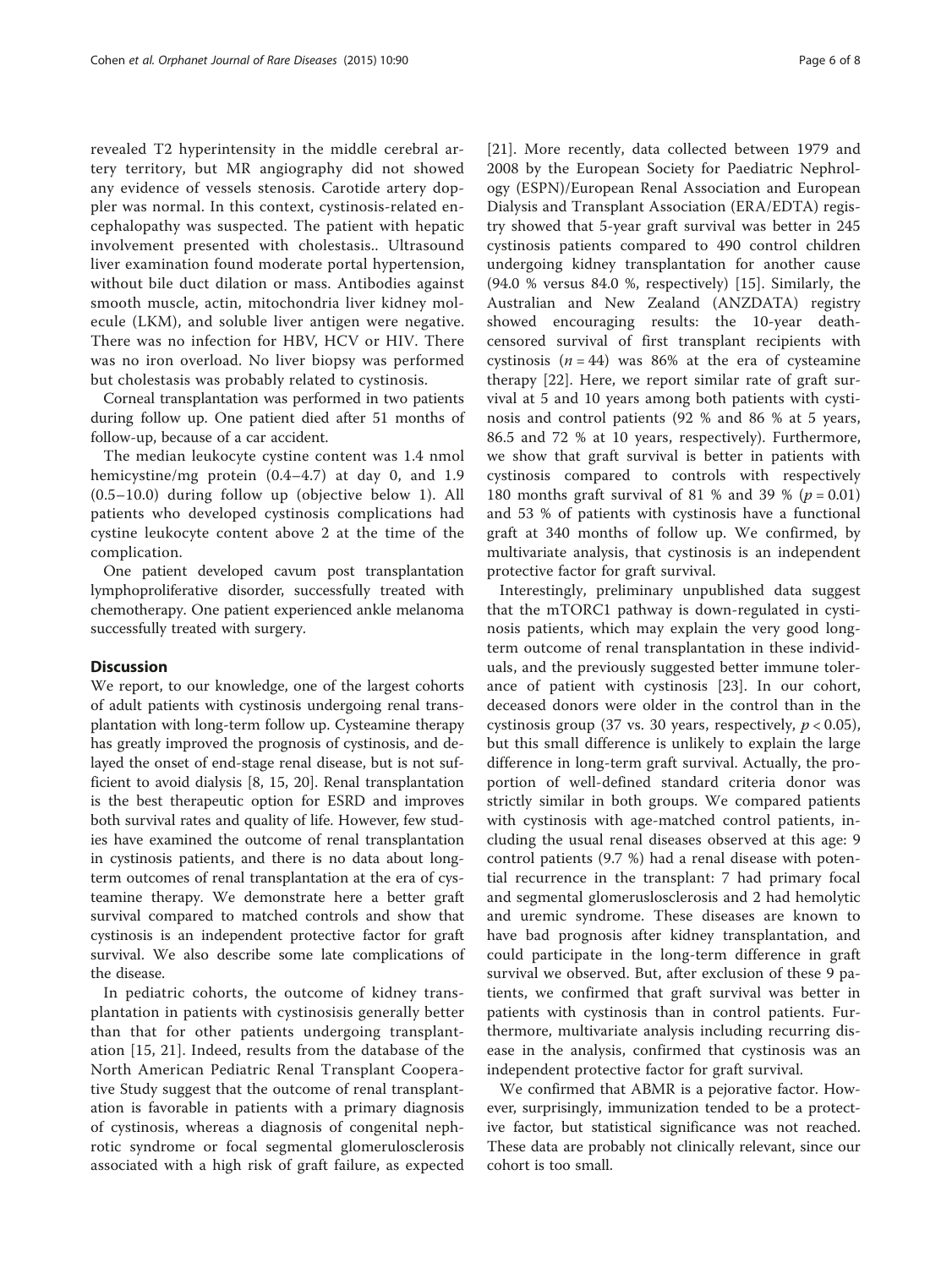We also found that the rate of patient survival was excellent (97.0 % at 10 years), whereas prognosis in the ANZDATA study was poorer, with 88 % survival at 10 years in patients treated with cysteamine [\[22](#page-7-0)]. However, in these two cohorts, at the era of cysteamine, none of the deaths was related to cystinosis or chronic kidney disease. Thus we can suppose that this difference is not relevant regarding to the specific outcome of cystinosis after transplantation. In the opposite, in the early group (no cysteamine) of the ANZDATA study, the majority of deaths were cystinosis or chronic kidney disease related.

One of the limits of our study is that patients with cystinosis have been followed longer than controls (144 and 72 months, respectively). Indeed, because cystinosis is a rare disease, patients may be followed longer in tertiary centers, introducing bias into the very long-term data. However, a longer follow-up, as well as a more important proportion of adolescent patients in cystinosis group, should drag survival data down. Indeed, it has been shown that adolescent patients have lower rate of graft survival compared to other age groups [[24\]](#page-7-0). Furthermore, a longer follow up in the cystinosis group may have overestimated the rate of long term post transplantation complication compared to control patients. Interestingly, in our study, median age at the time of renal replacement therapy was higher than that reported in previous studies, with values ranging between 10.1 and 12.8 years [[15](#page-7-0), [22](#page-7-0)]. Van Stralen et al. .refer to their findings as 'disappointing', because the expected age at ESRD onset is above 18 years among patients treated with cysteamine. Nevertheless, a recent analysis of the ERA/EDTA registry showed that 17/26 incident patients with cystinosis-related ESRD were older than 20 years [[25\]](#page-7-0).

Proximal tubular disease does not occur in the transplanted kidney because cystine lysosomal efflux transport system is functional in the engrafted kidney. However, retention of a native kidney can result in the persistence of renal tubular Fanconi syndrome. Interestingly, one year after transplantation, one patient developed cystine crystals in the transplanted kidney, which were diagnosed on protocol biopsy. Nonetheless, the outcome of renal transplantation in this patient was excellent, and serum creatinine was 186 μM more than 20 years after transplantation. Indeed, protocol biopsies have shown that cystine crystals may be deposited within the interstitial tissue and less frequently within glomeruli without any clinical or biological manifestations. These crystals are present in the host's own mononuclear cells which have subsequently infiltrated the transplant [\[26](#page-7-0), [27\]](#page-7-0).

Renal transplantation does not correct the systemic metabolic defect of cystinosis and cystine continues to

accumulate in most organs and will lead to late systemic complications. In particular, the cystinotic process is known to gradually alter beta-cell function over the years [[28\]](#page-7-0). Because pancreatic insufficiency may trigger post-transplant diabetes mellitus during glucocorticoidbased immunosuppression [\[29](#page-7-0)], the use of steroid-free immunosuppressive regimens has also been proposed [[30\]](#page-7-0). In our cohort, patients with cystinosis received the same immunosuppressive regimens than other patients, particularly the proportion of patients treated with tacrolimus, which is involved in the development of posttransplant diabetes mellitus, was similar in both groups. Numerically more cystinosis patients developed diabetes compared to controls but it was not statistically significant. The median time to diabetes onset post transplantation was 78 months, confirming that, in patients with cystinosis, diabetes can develop a long time after transplantation, and doesn't seem to be related to immunosuppressive regimen. The use of a cystine-depleting agent (cysteamine) by all patients during follow-up may explain this favorable outcome, because this agent probably limits the risk of cystinosis-related diabetes. Thus, immunosuppressive maintenance treatment regimens should be equivalent between patients with or without cystinosis, because the potential risk of diabetes after transplantation is not sufficient to necessitate specific treatment in patients with cystinosis.

Two patients developed neurological complications of cystinosis during follow up, with myopathy leading in one patient to a restrictive pattern of chronic respiratory failure. These neurological complications were first described many years ago, but their incidence after transplantation and the effectiveness of cysteamine therapy in preventing them are poorly documented [[9](#page-7-0), [30](#page-7-0)].

All cystinosis-related complications during follow up occurred in patients with high cystine leukocyte content, showing that maintaining cysteamine treatment is critical for the management of these patients. We recommend regular monitoring of cysteine leukocyte content and treatment with cysteamine must be continued to maintain cystine levels below 1 nmol hemicystin/mg of protein.

#### Conclusion

In summary, we report that the long-term outcome of cystinosis patients undergoing renal transplantation is excellent. Furthermore, our findings show that renal transplant recipients with cystinosis have a better long-term outcome than other renal transplant recipients, and that cystinosis is an independent protective factor for graft survival. The moderate risk of posttransplant diabetes mellitus does not necessitate the use of specific immunosuppressive agents in cystinosis patients. Our work supports recently published consensus guidelines